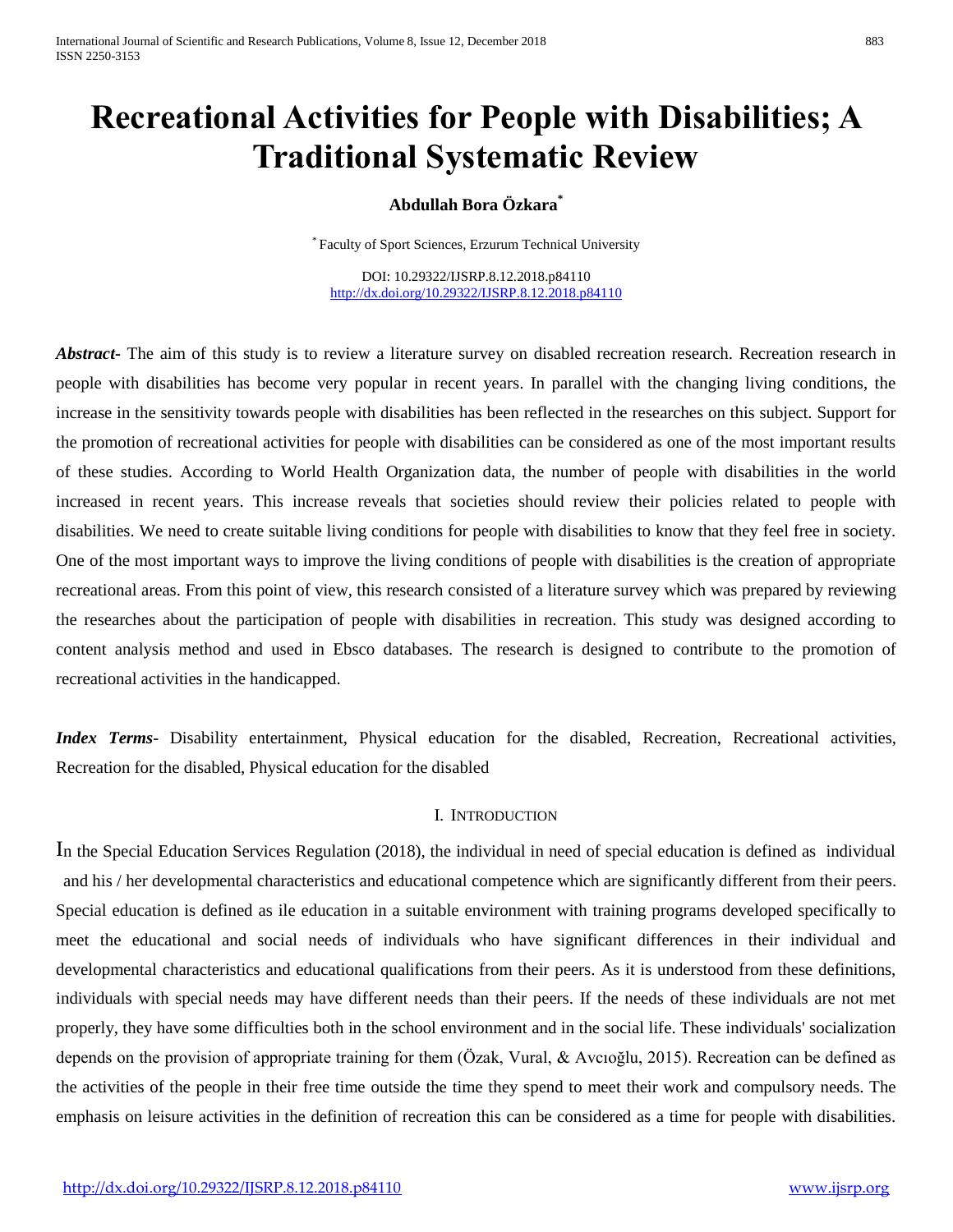Because every person has the freedom to participate in social life and to do his / her own activities. People with disabilities often have discretion in terms of participation in social life. Although they are offered various opportunities, they often do not know how to reach these facilities (Karaküçük, 2016; Ragheb, 1980). In this case, trainings given to individuals with special needs may be a guide for this matter. It can be used as a teaching method in recreational activities for the education of people with disabilities regulations relating to individuals with special needs indicate that recreational activities should not be neglected. Today, the most important obstacles for people with disabilities are limited freedom to act.

In order for education to be permanent and effective, it is necessary to meet the recreation activities of the individuals at early ages. The habit of recreational activity acquired in childhood may become a permanent and desirable behavior in later periods. The aim of the education of children with special needs is to ensure that the children are able to be selfsufficient and integrate into society without being dependent on other individuals (Namlı & Suveren, 2017; King et al., 2003). In recreational activities, children have important opportunities in terms of gaining freedom of movement without the need of anybody. Therefore, it may be useful to include disabled people in the education of the disabled by considering the contributions of the recreation educators. It is observed that recreation researches related to disabled people are very common especially in Europe and America (Hammel et al., 2008; Rimmer, 1999; Rimmer, Riley, Wang, Rauworth, & Jurkowski, 2004; Sherrill, 1998; Taylor, Baranowski, & Young, 1998). Turkey, but it can be said that much more research needs to be done about it. Eespecially in the last 15 years it is also provided positive development on many issues related to people with disabilities in Turkey. President Erdoğan supported the participation of people with disabilities in recreational activities and met many times with disabled people who participated in sports (Presidency of the Republic of Turkey, 2018). In a period of increasing political support for people with disabilities, recreation and sports researchers are also required to investigate developments in this area. From this point of view, the purpose of this study was to examine the recreational researches related to the disabled.

#### II. METHODOLOGY

In this research which is about recreation activities in people with disabilities, data were obtained by content analysis method. Content analysis is a research technique in which the valid interpretations derived from the text are presented as a result of a series of operations. These comments are about the sender of the message, the message itself and the recipient of the message (Weber, 1990). In this research, some articles which have been published in the last 2 years in Ebsco databases have been analyzed. As a result of the analysis, studies on subjects related to recreational activities in disabled individuals were evaluated. There are many studies on the subject. With this method, the findings of more than one research on a subject are brought together and a critical analysis is performed to provide the best evidence. However, systematic review studies are an important research project and should be done within a specific protocol. "Traditional systematic review" protocol is used in this research. Traditional systematic review: Two or more studies published on a specific subject are reviewed and the results are the studies that synthesize the findings, results and evaluations. In this research, two articles are discussed. The titles of the research articles are as follows: "Having Fun and Staying Active!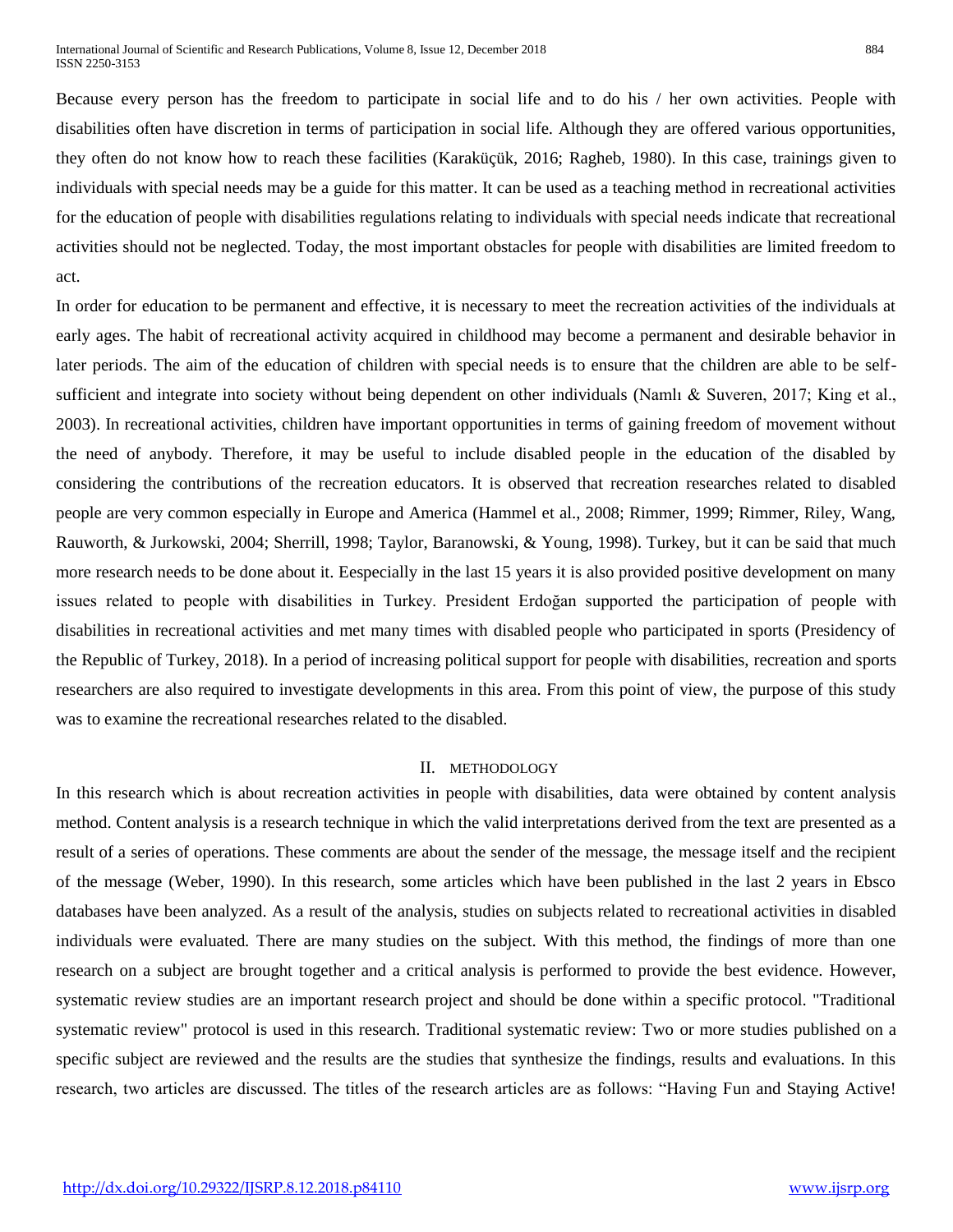Children with Disabilities and Participation in Physical Activity: A Follow-Up Study" and "Contribution of Leisure Participation to Personal Growth among Individuals with Physical Disabilities".

### III. FINDINGS

1. Having Fun and Staying Active! Children with Disabilities and Participation in Physical Activity: A Follow-Up Study In this study, which aims to examine the recreational activities in disabled individuals. The first study to be analyzed is the study titled "Having Fun and Staying! Physical Activity: A Follow-Up Study". This study was published in the journal "Physical & Occupational Therapy In Pediatrics" by Baksjøberget, Nyquist, Moser and Jahnsen in 2017. The study primarily consisted of 3 weeks of intensive physical and recreational activities. Then, behavioral changes of children were examined during the 15 months follow-up. The study applied a 15-month semi-experimental single-group pre / post test design for the recreational and physical activity profiles of children. Children's Assessment of Participation and Enjoyment was used as a measurement tool(CAPE)(King et al., 2006) . The research was conducted in Norway. and the data collection process is planned by considering climatic variations. The sample group of the study consisted of 152 (67 girls and 85 boys) multiple handicapped ages ranging from 6 to 17 years of age. however, since the data collection process of the study consists of 3 stages, the number of different participants in each period was included in the study. There were 152 participants in the 1st stage, 118 participants in the second stage and 80 participants in the last stage. This scale consists of 55 creative activities and each activity is scored in 5 sections. The questionnaire sections were applied to disabled children with expert therapists. The data obtained from the research were analyzed by IBM SPSS program. Data were analyzed by nanparametric (Chi-square, Mann–Whitney U, and Fisher's Exact tests) tests. The results of the study showed that the participation of 55 recreational activities for 15 months decreased significantly in terms of diversity and intensity. The most significant decrease was reported in children aged 10-13 years. In the study, it was found out that boys prefer more skill oriented activities than girls. They also stated that they preferred "fun activities" significantly more in the selection of recreational activities in both genders (Baksjøberget, Nyquist, Moser, & Jahnsen, 2017).

2. Contribution of Leisure Participation to Personal Growth Among Individuals With Physical Disabilities

The aim of the study is to examine the effects of individuals with various disabilities on individual development of participation in recreational activity. It is desired to determine potential predictors of participation in recreational activities in terms of personal development. Another aim of this research carried out in the country of Korea is to create a program proposal for recreation therapists and to raise awareness on this issue, according to cultural differences. Individuals with physical disabilities over the age of 18 were selected as participants. After obtaining the necessary permits, the subjects in various schools, hospitals and rehabilitation centers were included in the research sample. The data obtained for the surveys were obtained from a total of 254 questionnaires. The participants of the study were female 46.2%, male 53,8 % were female. A measurement tool used in research "Measures of Psychological Well-being" developed in 1989 by Ryff. Also A modified version of "Leisure Participation Involvement Scale" (LPI; Ragheb, 1980) was used to determine the frequency of participation in recreational activities. The findings obtained from the research were reached through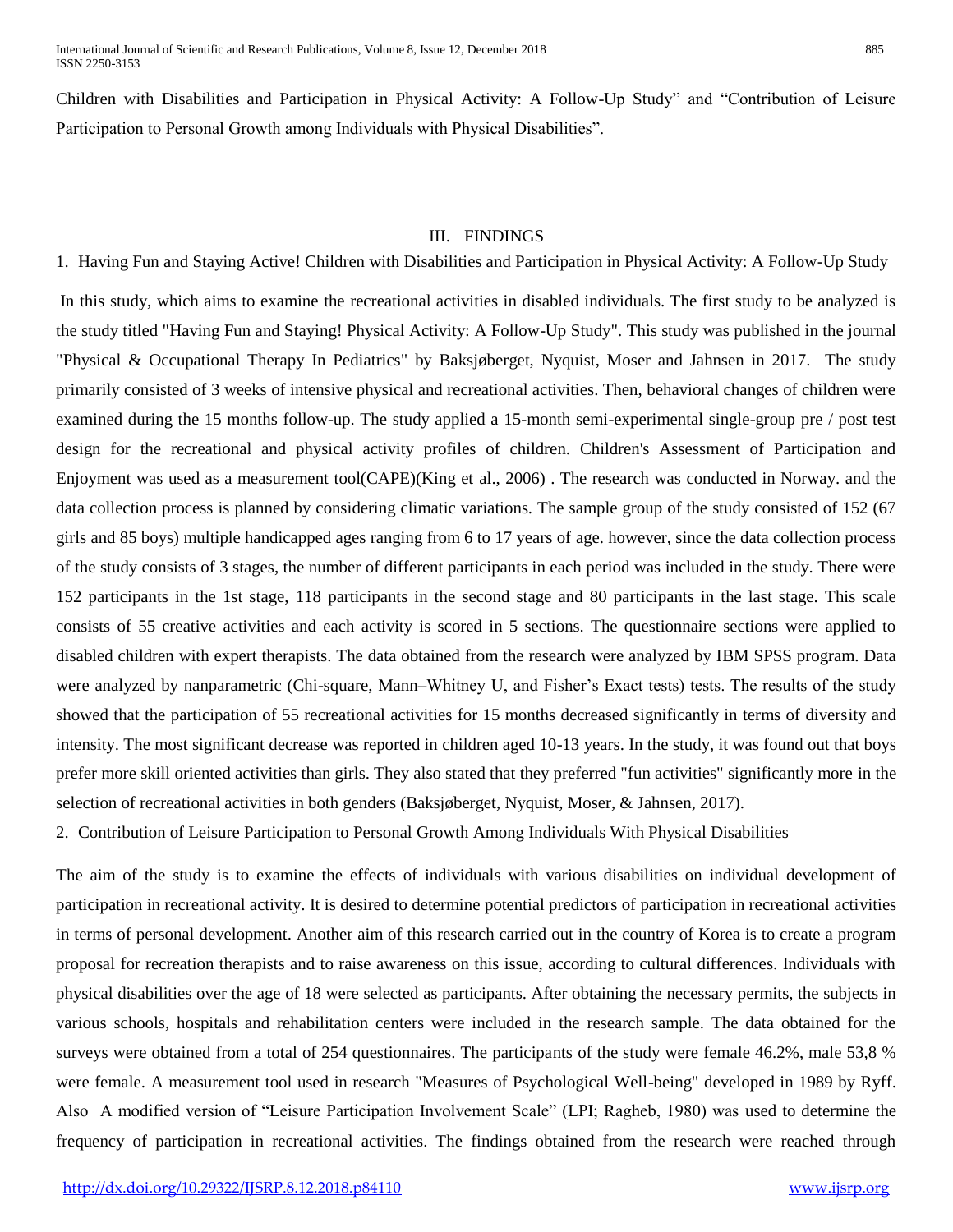hierarchical regression analysis. Hierarchical regression analysis has been examined the relationship between independent variables and dependent variables. When the results of the research are examined, it is determined that the personal development of individuals in general is relatively high. The researcher also reported the participation rates for recreational activities in Table 1.

| Cultural activities           | $(M = 4.69, SD = 1.59)$ |
|-------------------------------|-------------------------|
| Social activities             | $(M = 4.61, SD = 1.52)$ |
| <b>Outdoor</b> activities     | $(M = 3.98, SD = 1.65)$ |
| Hobbies and indoor activities | $(M = 3.90, SD = 1.73)$ |
| Physical activities           | $(M = 3.47, SD = 1.79)$ |
| Volunteer activities          | $(M = 3.07, SD = 1.71)$ |

Table1. Distribution of participation scores for recreational activities

### IV. CONCLUSION

In this study, which deals with recreational activities in people with disabilities, traditional systematic review method used and the data collection process was conducted according to the content analysis. The selection of the articles discussed in the research was carried out in this method frame. When viewed from this angle in terms of the research methods used in research related to the Turkey-based recreation and physical activity it can be considered as a unique method. When the results of the research are examined, it is reported that the participation of disabled individuals in recreational activities has positive effects on their lives. There are a lot of research literature on this subject (Brandon, n.d.; Bult, Verschuren, Jongmans, Lindeman, & Ketelaar, 2011; Margalit, 1984; McCann, Bull, & Winzenberg, 2012; McConachie, Colver, Forsyth, Jarvis, & Parkinson, 2006; Shields, Synnot, & Barr, 2012; Shikako-Thomas, Majnemer, Law, & Lach, 2008; Young, Rice, Dixon-Woods, Colver, & Parkinson, 2007). however, it may be said that they need more research in Turkey-based. It is also important to promote joint research with physical education, physical activity, recreation researcher and health professionals. More particularly multidisciplinary research is needed in Turkey

#### **REFERENCES**

- [1] Baksjøberget, E., Nyquist, A., Moser, T., & Jahnsen, R. (2017). Having Fun and Staying Active! Children with Disabilities and Participation in Physical Activity: A Follow-Up Study, *37*(4), 347–358. https://doi.org/10.1080/01942638.2017.1281369
- [2] Brandon, P. (n.d.). Time away from "smelling the roses": Where do mothers raising children with disabilities find the time to work? *Social Science & Medicine*, *65*(4), 667–679. https://doi.org/10.1016/J.SOCSCIMED.2007.04.007
- [3] Bult, M. K., Verschuren, O., Jongmans, M. J., Lindeman, E., & Ketelaar, M. (2011). What influences participation in leisure activities of children and youth with physical disabilities? A systematic review. *Research in Developmental Disabilities*, *32*(5), 1521–1529. https://doi.org/10.1016/J.RIDD.2011.01.045
- [4] Hammel, J., Magasi, S., Heinemann, A., Whiteneck, G., Bogner, J., & Rodriguez, E. (2008). What does participation mean? An insider perspective from people with disabilities. *Disability and Rehabilitation*, *30*(19), 1445–1460. https://doi.org/10.1080/09638280701625534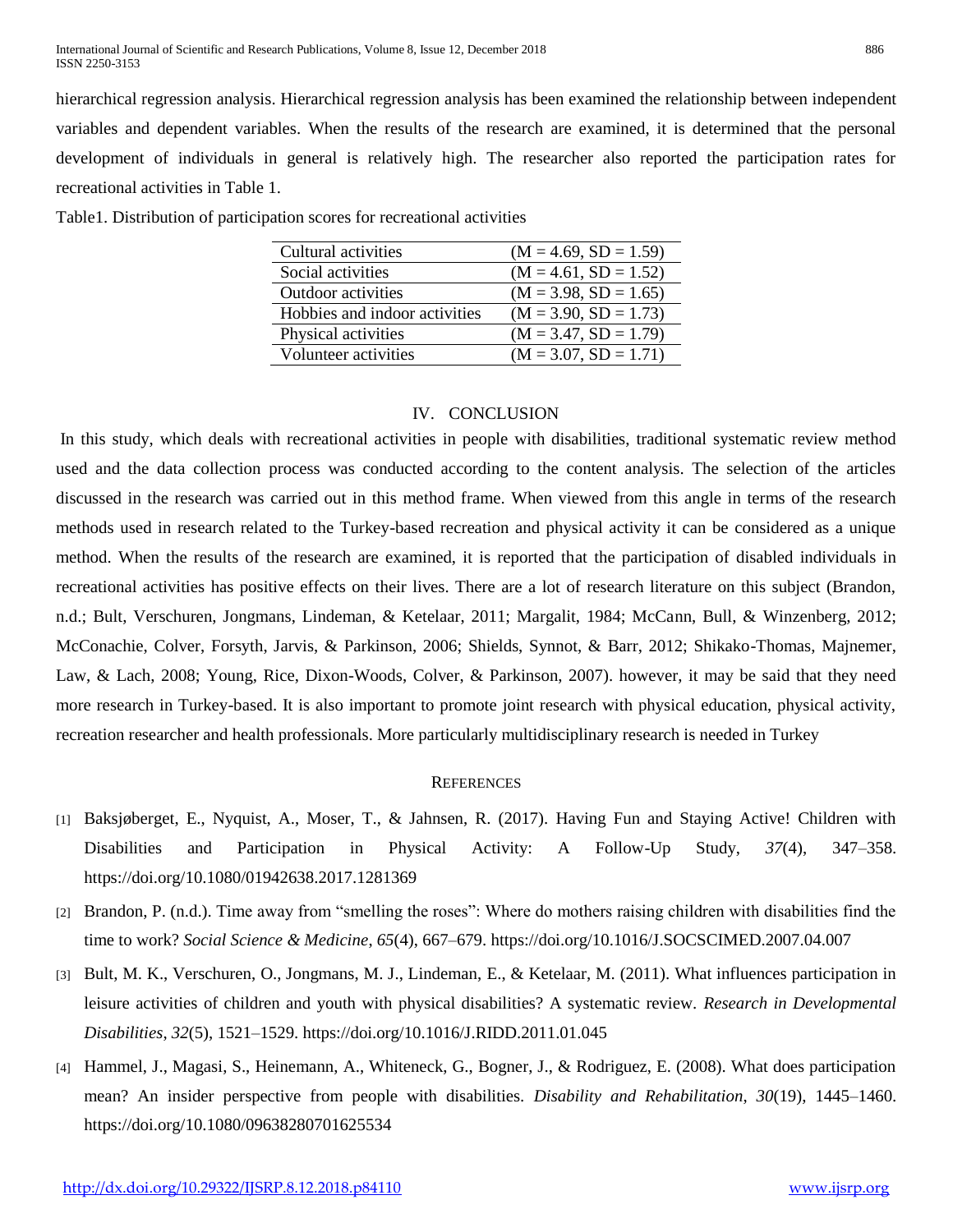- [5] Karaküçük, S. (2016). *Rekreasyon Bilimi*. Gazi Kitabevi, Ankara
- [6] Kim, J., Chun, S., Kim, H., Han, A., & Hodges, J. S. (2018). Contribution of Leisure Participation to Personal Growth Among Individuals With Physical Disabilities. *Therapeutic Recreation Journal* , *11*(3), 201–214.
- [7] King, G. A., Law, M., King, S., Hurley, P., Hanna, S., Kertoy, M., & Rosenbaum, P. (2006). Measuring children's participation in recreation and leisure activities: construct validation of the CAPE and PAC. *Child: Care, Health and Development*, *33*(1), 28–39. https://doi.org/10.1111/j.1365-2214.2006.00613.x
- [8] King, G., Lawm, M., King, S., Rosenbaum, P., Kertoy, M. K., & Young, N. L. (2003). A Conceptual Model of the Factors Affecting the Recreation and Leisure Participation of Children with Disabilities. *Physical & Occupational Therapy In Pediatrics*, *23*(1), 63–90. https://doi.org/10.1080/J006v23n01\_05
- [9] Margalit, M. (1984). Leisure activities of learning disabled children as a reflection of their passive life style and prolonged dependency. *Child Psychiatry & Human Development*, *15*(2), 133–141. https://doi.org/10.1007/BF00706169
- [10] McCann, D., Bull, R., & Winzenberg, T. (2012). The daily patterns of time use for parents of children with complex needs. *Journal of Child Health Care*, *16*(1), 26–52. https://doi.org/10.1177/1367493511420186
- [11] McConachie, H., Colver, A. F., Forsyth, R. J., Jarvis, S. N., & Parkinson, K. N. (2006). Participation of disabled children: how should it be characterised and measured? *Disability and Rehabilitation*, *28*(18), 1157–1164. https://doi.org/10.1080/09638280500534507
- [12] Namlı, S., & Suveren, S. (2017). The Scale Development Studies to Find Out the Adaptation of Disabled Students Studying at Physical Education And Sports Programs. *Niğde Üniversitesi Beden Egitimi ve Spor Bilimleri Dergisi*, *11*(3).
- [13] Özak, H., Vural, M., & Avcıoğlu, H. (2015). Rehberlik Araştırma Merkezi Müdürlerinin Gönderme Tanılama Yerleştirme İzleme Ve Değerlendirmeye İlişkin Görüş Ve Önerileri. *Abant İzzet Baysal Üniversitesi Eğitim Fakültesi Dergisi*, *8*(1). Retrieved from http://dergipark.gov.tr/aibuefd/issue/1492/18048
- [14] Presidency of the Republic of Turkey. (2018). Presidency Of The Republic Of Turkey : "We have taken revolutionary steps for the social integration of disabled people". Retrieved 9 November 2018, from https://tccb.gov.tr/en/news/542/99537/-we-have-taken-revolutionary-steps-for-the-social-integration-of-disabledpeople-
- [15] Ragheb, M. G. (1980). Interrelationships Among Leisure Participation Leisure Satisfaction and Leisure Attitudes. *Journal of Leisure Research*, *12*(2), 138–149. https://doi.org/10.1080/00222216.1980.11969433
- [16] Rimmer, J. H. (1999). Health Promotion for People With Disabilities: The Emerging Paradigm Shift From Disability Prevention to Prevention of Secondary Conditions. *Physical Therapy*, *79*(5), 495–502. https://doi.org/10.1093/ptj/79.5.495
- [17] Rimmer, J. H., Riley, B., Wang, E., Rauworth, A., & Jurkowski, J. (2004). Physical activity participation among persons with disabilities: Barriers and facilitators. *American Journal of Preventive Medicine*, *26*(5), 419–425.